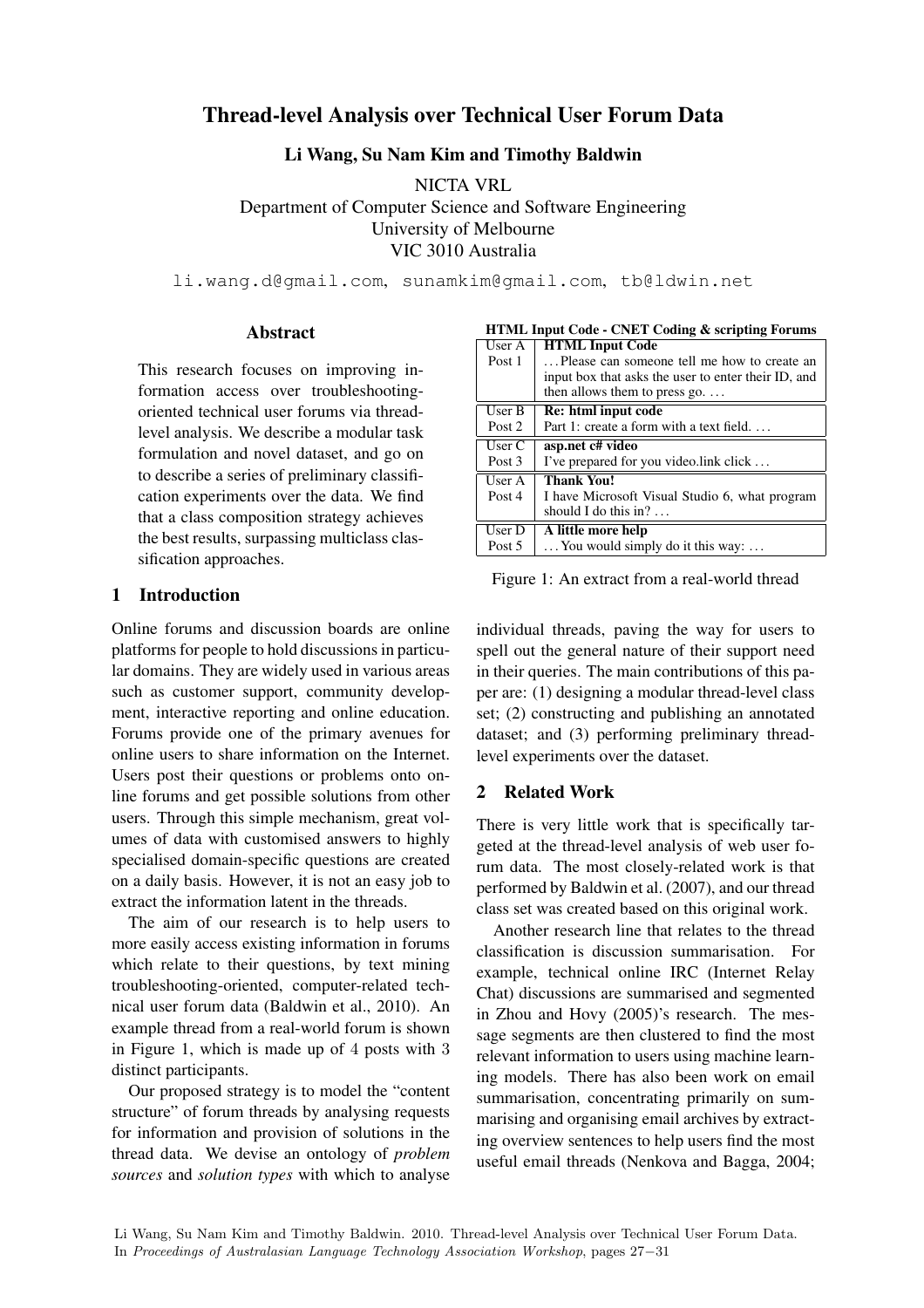Rambow et al., 2004; Wan and McKeown, 2004).

# 3 Class Definition

The proposed thread class set is made up of two orthogonal Basic Class sets (BASIC), and a Miscellaneous Class set (MISC). The first BASIC class set is Problem Source (PROBLEM), which concerns the targets and sources of the problem described in threads. It contains 6 basic classes: *Operating System* (*OS*), *Hardware*, *Software*, *Media*, *Network* and *Programming*. The second BA-SIC class set is Solution Type (SOLUTION), which describes the types of the solution presented in threads in the form of 4 classes: *Documentation*, *Install*, *Search* and *Support*. The MISC class set includes two classes: *Other* and *Spam*. A detailed description of each class in the thread class set is presented in Table 1.

A given thread is labelled either with one class label from each of the two BASIC class sets (i.e. two class labels in total), or alternatively one class label from the MISC class set. For example, the thread from Figure 1 would be labelled as *Programming*/*Documentation*. Therefore, when doing the actual annotation, we used the ALLCLASS class set containing 26 classes in total, i.e. the cross product of the two BASIC class sets plus *Other* and *Spam*.

It should be noted that while the design of our class set is specific to computer-related technical user forum threads, the idea of the two orthogonal BASIC class sets, namely PROBLEM and SOLUTION, can be applied to troubleshootingoriented forum threads from other domains. This is because most troubleshooting-oriented forum threads present one or more problems (i.e. PROB-LEM), and imply possible solution types (i.e. SO-LUTION), even if the thread is unresolved.

# 4 Data Collection

This research focuses exclusively on data from  $CNET$  forums.<sup>1</sup> Firstly, 1000 threads were crawled from CNET forums using SiteScraper. 2 We only collected threads that contained 2 to 16 posts, as threads containing only 1 post have no answers and cannot provide solutions, and long threads tend to be more discussion-oriented and/or contain multiple sub-threads.

The crawled threads were then preprocessed. Only the title and sub-forum information of each thread, and the body, title, and author information of each post were preserved. Finally, we randomly selected 500 threads from 4 sub-forums of the CNET forums: Operating Systems, Software, Hardware, and Web Development.

Two annotators performed a pilot annotation using a seed set of 150 threads and a dedicated web annotation tool. The  $\kappa$  value for the pilot annotation (indicating the relative agreement between the two annotators) was 0.43. The annotators sat down together to go over every thread where there were disagreements, and discussed the disagreements based on the class descriptions. Then, the two annotators annotated 327 new threads, achieving a more respectable  $\kappa$  value of 0.74. The annotators furthermore met again to resolve any disagreements in the labelling of the 327 threads. Most of the disagreements arose from confusion between Hardware and Media in the PROBLEM set, and Documentation and Support in the SOLUTION set.

#### 5 Experimental Methodology

We carried out preliminary experiments over the annotated data, focusing on the implications of the modular class design for thread classification.

As our feature representation, we firstly removed all punctuation in the threads and normalised the threads to lower case. Then, we lemmatised the threads using the GENIA Tagger (Tsuruoka et al., 2005), and removed stopwords. $3$ Based on the preprocessed threads, we used a bagof-words term frequency representation, concatenating all posts in the thread into a single metadocument and thereby treating the task as a document categorisation task.

All of our experiments were carried out using Hydrat (Lui and Baldwin, 2009), a classifier comparison framework. Hydrat integrates several machine learning software packages including BSVM (Hsu and Lin, 2006), weka (Hall et al., 2009) and MALLET (McCallum, 2002), in addition to native implementations of a number of more basic learners. In our experiments, we tried a range of machine learning models including Support Vector Machines (SVM), multinominal Naive Bayes (NB), and instance-based learners

<sup>1</sup>http://forums.cnet.com

<sup>2</sup>http://sitescraper.googlecode.com/

<sup>&</sup>lt;sup>3</sup>Using the stop word list from InfoMap (http:// infomap-nlp.sourceforge.net/).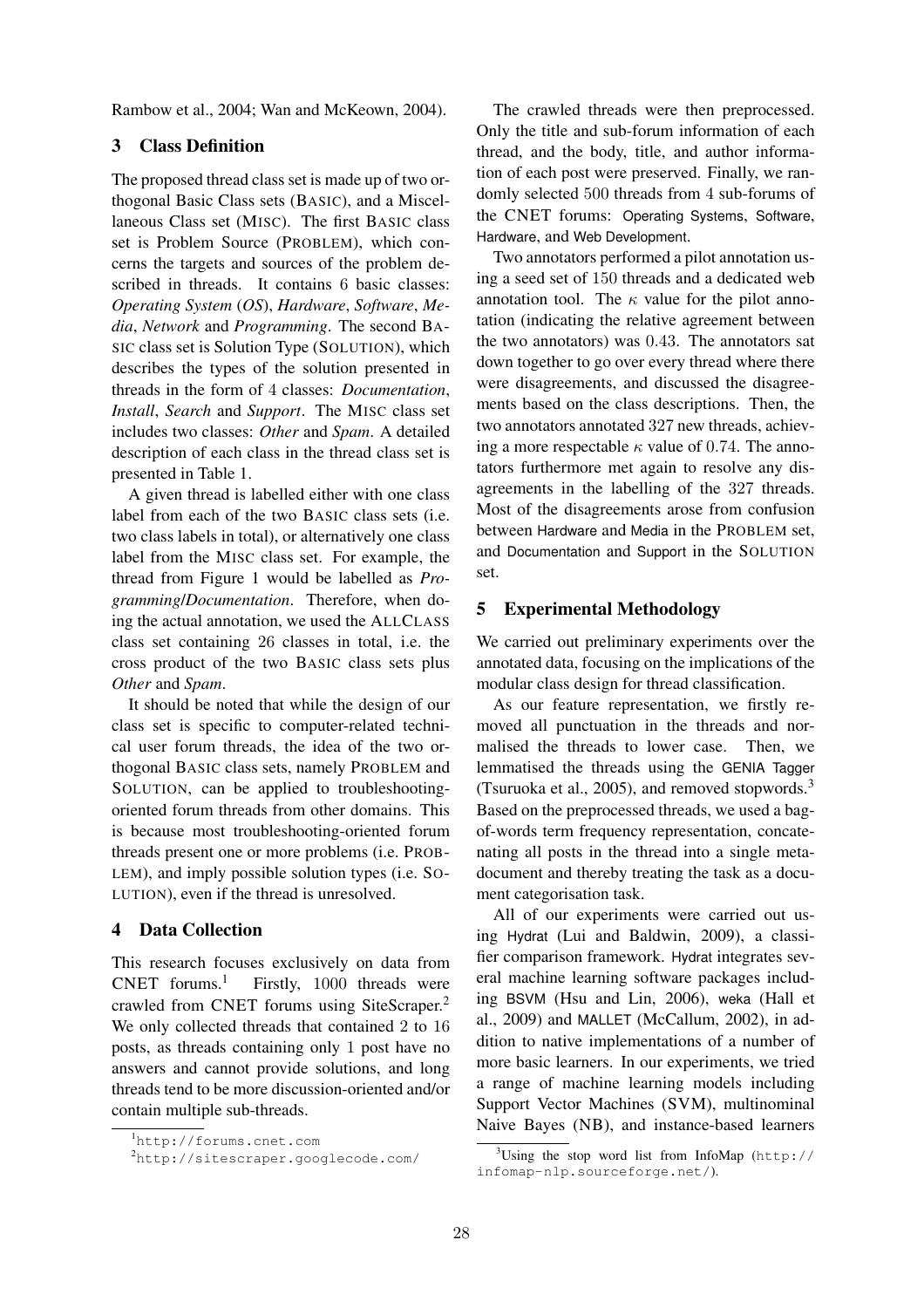|                    | Class Category                 | Description                                                                        |
|--------------------|--------------------------------|------------------------------------------------------------------------------------|
| PROBLEM:           | OS.                            | Operating system                                                                   |
|                    | <i>Hardware</i>                | Core computer components, including core external components (e.g. a keyboard)     |
|                    | Software                       | Software-related issues, including applications and programming tools              |
|                    | Media                          | Hardware which is either a non-standard external component or peripheral device    |
|                    | <b>Network</b>                 | Network issues (e.g. connection speed, and installing a physical network)          |
|                    | Programming                    | Coding and design issues relating to programming                                   |
|                    | <b>SOLUTION: Documentation</b> | How to use a certain function, select a computer/component, or perform a task      |
|                    | Install                        | How to install a component                                                         |
|                    | Search                         | Search for a particular component (e.g. a software package)                        |
|                    | Support                        | How to fix a problem with a computer or component                                  |
| M <sub>ISC</sub> : | <i>Other</i>                   | Troubleshooting-related, but the problem source is not included in the PROBLEM set |
|                    | Spam                           | The thread is not troubleshooting-related                                          |

Table 1: The components of the thread class set

(NN). A majority-class model (ZEROR) was used as the baseline.

The class set was represented in three ways, based on its two orthogonal components: (1) all 26 multiclasses (ALLCLASS); (2) only the PROBLEM class sub-set, the *Other* class and the *Spam* class, comprising 8 classes in total (PROBLEM); and (3) only the SOLUTION class sub-set, the *Other* class and the *Spam* class, comprising 6 classes in total (SOLUTION). By combining the outputs of classifiers based on the PROBLEM and SOLUTION class sub-sets (i.e. class composition), it is possible to construct full ALLCLASS classes, and we additionally compare the single-pass multiclass classification strategy with multi-pass class composition.

All experiments were carried out based on stratified 10-fold cross-validation. The results were evaluated via both micro-statistics and macrostatistics. Micro-statistics describe average performance *per instance* (i.e. thread), as represented in the micro-averaged precision  $(\mathcal{P}_{\mu})$ , recall  $(\mathcal{R}_{\mu})$ and F-score  $(\mathcal{F}_u)$ . Macro-statistics, on the other hand, describe average performance *per class*, as represented in the macro-averaged precision  $(\mathcal{P}_M)$ , recall  $(\mathcal{R}_M)$  and F-score  $(\mathcal{F}_M)$ . It should be noted that the  $\mathcal{P}_{\mu}$ ,  $\mathcal{R}_{\mu}$  and  $\mathcal{F}_{\mu}$  are always the same, as the prediction per document is always unique. Moreover, because cross-validation is used, the averaged  $\mathcal{F}_M$  is not necessarily the harmonic mean of the averaged  $\mathcal{P}_M$  and  $\mathcal{R}_M$ .

Because we were more interested in the classification effectiveness per thread, the microaveraged F-score  $(\mathcal{F}_{\mu})$  was used as our primary evaluation method. We also tested the statistical significance of the results using randomised estimation with  $p < 0.05$  (Yeh, 2000).

| Class Space     | Learner      | $\mathcal{P}_M$ | $\mathcal{R}_M$ $\mathcal{F}_M$ |      | $\mathcal{P}_{\mu}/\mathcal{R}_{\mu}/\mathcal{F}_{\mu}$ |
|-----------------|--------------|-----------------|---------------------------------|------|---------------------------------------------------------|
|                 | <b>ZEROR</b> | .006            | .018                            | .009 | .038                                                    |
| <b>ALLCLASS</b> | <b>SVM</b>   | .268            | .248                            | .246 | .382                                                    |
|                 | NΒ           | .306            | .211                            | .182 | .333                                                    |
|                 | <b>ZEROR</b> | .038            | .142                            | .060 | .266                                                    |
| <b>PROBLEM</b>  | <b>SVM</b>   | .564            | .485                            | .500 | .661                                                    |
|                 | <b>NB</b>    | .574            | .483                            | .481 | .691                                                    |
|                 | <b>ZEROR</b> | .122.           | .168                            | .140 | .304                                                    |
| <b>SOLUTION</b> | <b>SVM</b>   | .500            | .387                            | .413 | .575                                                    |
|                 | NΒ           | .513            | .270                            | .246 | .520                                                    |

Table 2: The performance of different learners over ALLCLASS, PROBLEM and SOLUTION

# 6 Results and Evaluation

We performed a series of experiments by applying the learners described in Section 5 over the three class sets (i.e. ALLCLASS, PROBLEM and SOLU-TION). Because NN performed significantly below the other two learners in all experiments, we only present results from SVM and NB (along with baseline ZEROR). The performance of different learners over ALLCLASS, PROBLEM and SOLUTION is shown in Table 2. For each class space, the best result for each column is presented in boldface.

There are several things to note in the results presented in Table 2. First, we can see that the majority class (ZEROR) results are quite poor, especially for ALLCLASS. This is due to the effects of cross-validation, in learning the majority class from the training data in each fold, but due to relative class uniformity, often finding that this is not the majority class in the test data. Second, SVM has relatively strong performance over all three tasks, especially in ALLCLASS and SOLUTION with the best  $\mathcal{F}_{\mu}$  scores. This is not surprising, because it is often reported that SVMs have superior performance in document categorisation tasks (Yang and Liu, 1999; Joachims, 1998). However,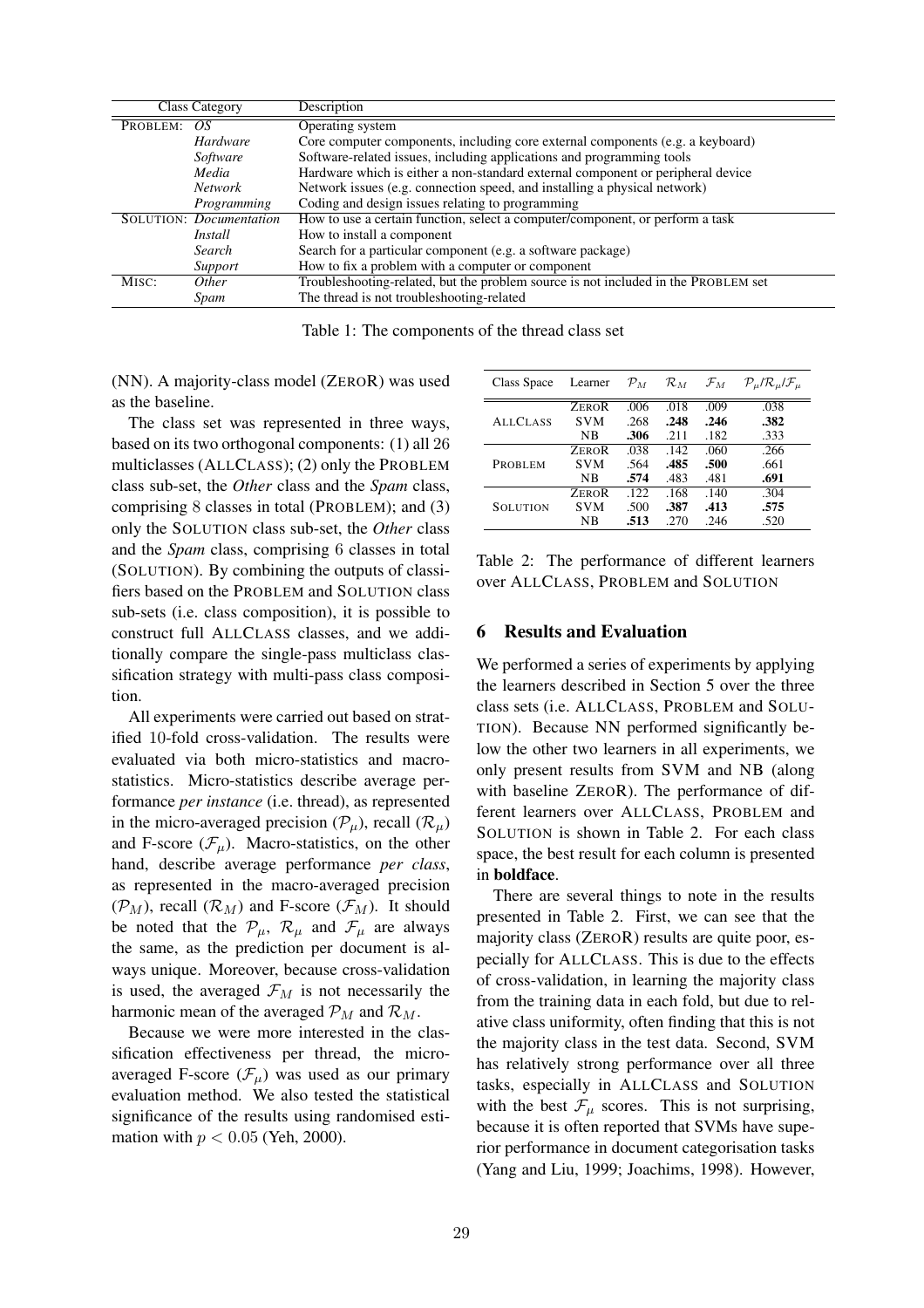| <b>PROBLEM</b> | <b>SOLUTION</b> | <b>ALLCLASS Results</b> |      |                                 |                                                         |  |
|----------------|-----------------|-------------------------|------|---------------------------------|---------------------------------------------------------|--|
| Learner        | Learner         | $\mathcal{P}_M$         |      | $\mathcal{R}_M$ $\mathcal{F}_M$ | $\mathcal{P}_{\mu}/\mathcal{R}_{\mu}/\mathcal{F}_{\mu}$ |  |
| <b>SVM</b>     | <b>SVM</b>      | .345                    | .313 | .314                            | .434                                                    |  |
| NB             | <b>SVM</b>      | .379                    | .310 | .316                            | .443                                                    |  |
| <b>SVM</b>     | NΒ              | .278                    | .259 | .229                            | .398                                                    |  |
| ΝB             | NΒ              | .268                    | -247 | -206                            | .398                                                    |  |

Table 3: Results for class composition of the separate predictions from the PROBLEM and SOLU-TION classifiers

it is interesting to note that NB produces the best  $\mathcal{F}_{\mu}$  (i.e. 0.691) in the PROBLEM task. Although this figure is not significantly better than the  $\mathcal{F}_{\mu}$ (i.e. 0.661) from SVM, it still may imply that we should optimise our methodology over each subtask.

As is explained in Section 5, the main purpose of the experiments is to examine whether the modular class set (i.e. PROBLEM and SOLU-TION as two orthogonal components of the overall ALLCLASS) has the potential to benefit the classification task for ALLCLASS. One simple way is to explore class composition. To be specific, as PROBLEM and SOLUTION represent orthogonal components of ALLCLASS, it is possible to perform classification separately over PROBLEM and SOLUTION, and compose predictions via a combined class set, to form the ALLCLASS class set. For example, if a given thread is predicted to have a PROBLEM class of *Hardware* and a SOLU-TION class of *Documentation*, we can compose the two predictions into the *Hardware/Documentation* class. In order to map the results back onto the ALLCLASS class set cleanly, we used the combined class set, where the combination of *Other* from either PROBLEM or SOLUTION with any other class from the second class set produces an overall classification of *Other* in the ALLCLASS set, and the combination of *Spam/Spam* is treated as *Spam*.

The combined results for the ALLCLASS class set are presented in Table 3, with the best outcome for each column once again indicated in boldface. From the results we can see that the composition of NB for PROBLEM and SVM for SOLU-TION yields the best  $\mathcal{F}_M$  (i.e. 0.316) and  $\mathcal{F}_\mu$  (i.e. 0.443), significantly improving over the best ALL-CLASS results from Table 2 (0.246 and 0.382 respectively). It would therefore appear to be the case that class composition is effective in boosting overall classification performance.

## 7 Conclusion

This research is aimed towards improving information access over troubleshooting-oriented technical user forum data, focusing on automated thread-level analysis of the problem sources and solution types. As first steps in this direction, we designed a modular thread-level class set, annotated 327 threads, and performed thread classification over the data. We proposed a class composition strategy by first performing classification separately over the PROBLEM and SOLUTION class sets, and composing the predictions into an overall thread classification. This approach gives us the best classification performance overall, with an  $\mathcal{F}_{\mu}$  of 0.443, well above the best result from doing the ALLCLASS classification directly.

Much more work could be done in terms of feature engineering. This could include new features such as author name/profile and the number of posts in the thread. We also speculate that noise in the threads, such as typos and incorrect casing/punctuation, reduced overall performance, suggest that text normalisation may help boost our classifiers. Additionally, because of the promising results produced by the class composition strategy and the innate structure of our thread class set, we could consider more sophisticated hierarchical classification methods (Dekel et al., 2004; Tsochantaridis et al., 2005). We leave these for future work.

#### Acknowledgements

NICTA is funded by the Australian Government as represented by the Department of Broadband, Communications and the Digital Economy and the Australian Research Council through the ICT Centre of Excellence program.

#### References

- Timothy Baldwin, David Martinez, and Richard B. Penman. 2007. Automatic thread classification for Linux user forum information access. In *Proceedings of the 12th Australasian Document Computing Symposium (ADCS 2007)*, pages 72–79, Melbourne, Australia.
- Timothy Baldwin, David Martinez, Richard Penman, Su Nam Kim, Marco Lui, Li Wang, and Andrew MacKinlay. 2010. Intelligent Linux information access by data mining: the ILIAD project. In *Proceedings of the NAACL 2010 Workshop on Computational Linguisticsin a World of Social Media: #SocialMedia*, pages 15–16, Los Angeles, USA.
- Ofer Dekel, Joseph Keshet, and Yoram Singer. 2004. Large margin hierarchical classification. In *Pro-*